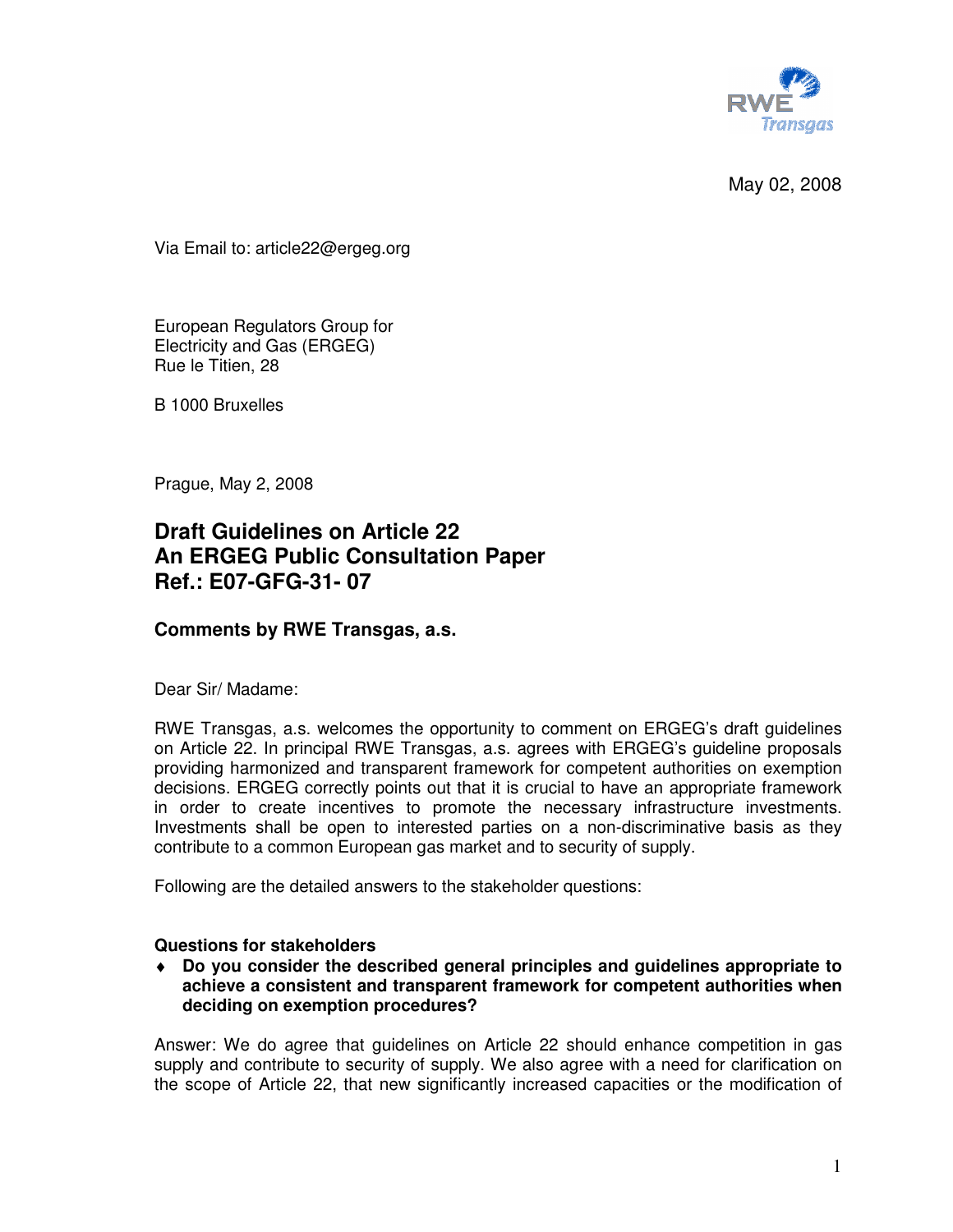

the existing infrastructure shall be covered, that the national regulating authorities shall decide on the exemption on a case-by-case basis.

# ♦ **Do you consider the present scope of eligible infrastructure to be too narrow?**

Answer: No, but ERGEG's proposal on this matter better reflects today's situation also in respect of the increasing share of LNG. However, LNG exemptions require a different approach, elaborated on later in this document.

♦ **Do you consider open season (or comparable) procedures an important tool in assessing market demand for capacity with respect to determining the size of the project applying for exemption, as well as in the subsequent capacity allocation? Should open season (or comparable) procedures be mandatory?** 

Answer: Open season procedures are the best tool to determine actual market demand as market participants have a fair chance to raise their opinion. However, open season procedures shall not be the only criteria for exemptions. Assessing market demand is crucial for a project but not the only criteria as estimated future demand and contractual supply situations in addition to project cost, and time frame also play important roles in exemption applications. Whether open season procedures shall be mandatory requires further analysis as it goes beyond current legislation.

#### ♦ **Should open seasons also be used to allocate equity?**

Answer: No. The determination of owners' equity should be left alone to the parties involved and not be part of an open season procedure. Ownership structures are not the responsibility of sector regulators unless the ownership structure needs to be addressed towards the relevant competition authority as part of the competition law.

♦ **Some stakeholders think that Art. 22 should be applied differently to LNG terminals as they may be generally better suitable for enhancing competition and security of supply than other types of eligible infrastructure. What is your point of view on this? If you agree, how should this be reflected in the guidelines?** 

Answer: We agree that LNG terminals as well as LNG technology should be treated differently. LNG terminals are open to worldwide supplies and capacity utilization varies widely and price fluctuations may result in re-routing of LNG shipments. In that respect conditions of article 22, para. 3 such as "use-it-or-lose-it" shall not apply or should be adjusted accordingly. In general, decisions on exemptions on LNG terminals must also be based on a case-by-case basis.

♦ **Are the described criteria for assessing the effects of an investment in infrastructure on enhancement of competition in gas supply appropriate?**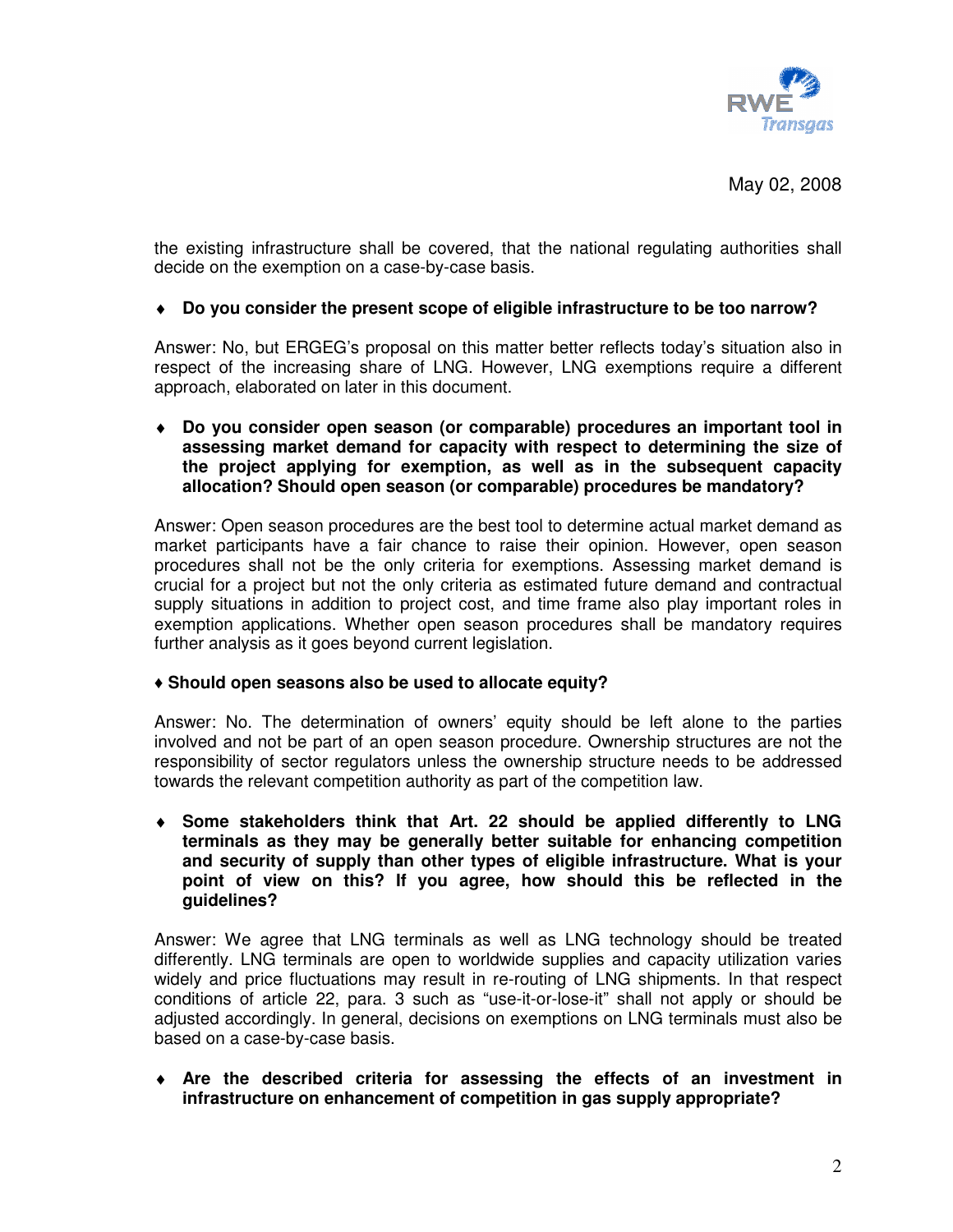

May 02, 2008

Answer: Yes, the described criteria for assessing infrastructure investments enhancing competition seem to be appropriate.

## ♦ **Are the described criteria for assessing the effects of an investment in infrastructure on enhancement of security of supply appropriate?**

Answer: Yes, the described criteria for assessing infrastructure investments enhancing security of supply seem to be appropriate.

## ♦ **Are the described criteria for the risk assessment appropriate?**

Answer: The described risk criteria seem to be appropriate. However, multiple factors play a role in the final decision for an exemption application and need case-by-case analysis.

♦ **Are the described criteria for assessing whether the exemption is not detrimental to competition or the effective functioning of the internal gas market or the efficient functioning of the regulated system to which the infrastructure is connected, appropriate?** 

Answer: Yes. In any event an application for an exemption requires a thorough analysis reflecting all aspects.

♦ **To what extent should consultations with neighbouring authorities be done?** 

Answer: It should be clarified who is meant by "authorities" and to what extent the consultations affect the decision making process of an application for an exemption. With regard to national regulation, regulators should communicate with each other in cases of cross-border projects in particular interconnectors. In general, however, a better understanding of the neighboring regulatory situation by the national regulating authorities is preferable.

♦ **Parts 3.3.1.1 and 3.3.1.2 of the proposed guidelines deal respectively with partial and full exemptions. Do you consider the described decisions (partial/full exemption) appropriate in safeguarding the goal of Directive 2003/55/EC in making all existing infrastructure available on a non-discriminatory basis to all market participants and safeguarding the principle of proportionality?** 

Answer: ERGEG's proposed guidelines for partial and full exemptions are appropriate and will not hinder the goals of Directive 2003/55/EC, nevertheless we do prefer full exemption as partial exemption based on tariff- and or capacity allocation may negatively affect the investment decision. In case of a partial exemption on tariff requires full transparency to all market participants.